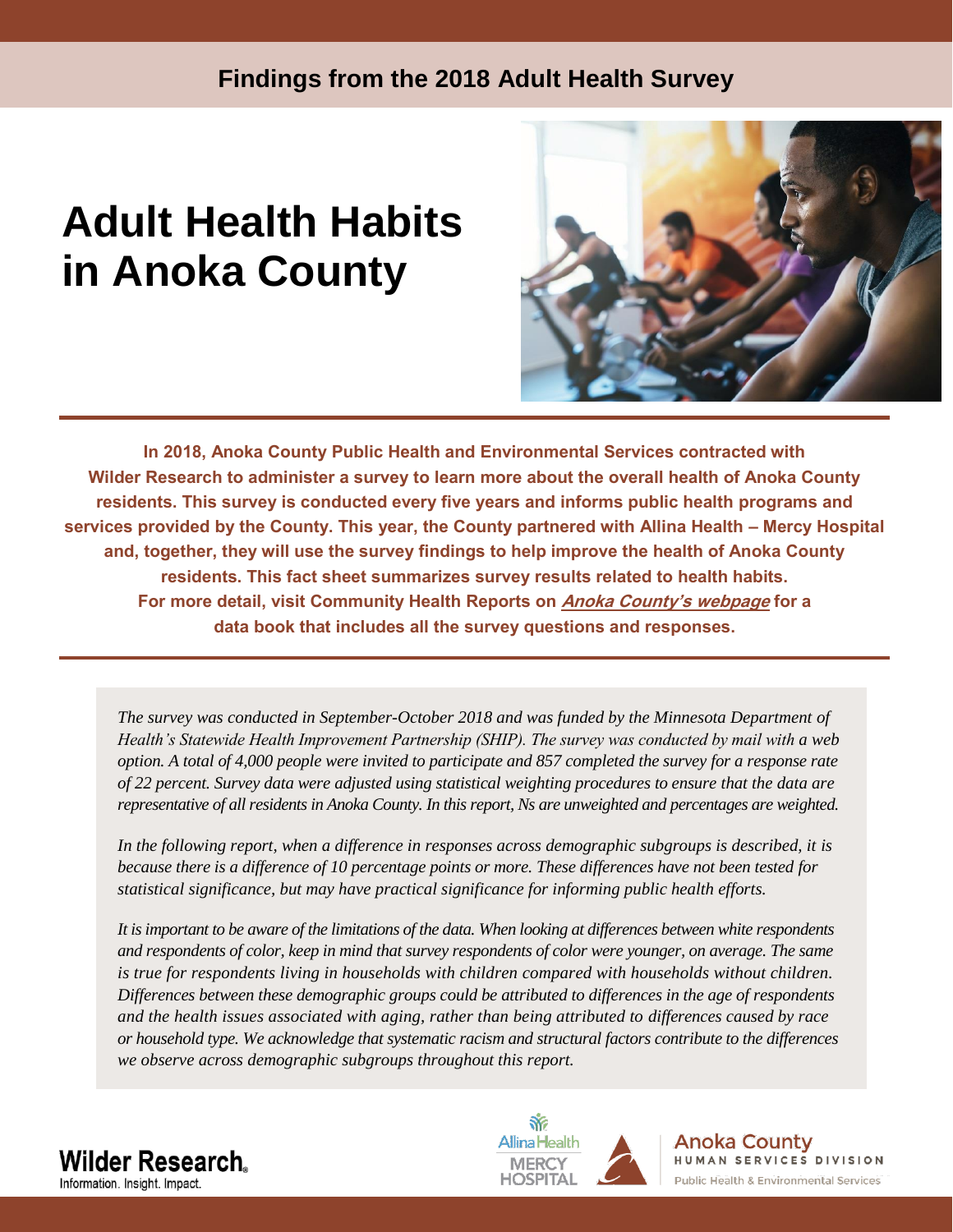# **Eating habits**

### **Fruits and vegetables**

The CDC recommends that adults eat five or more servings of fruits and vegetables every day. *On the day prior to taking the survey, 29 percent of Anoka County residents ate five or more servings of fruits and vegetables.* Since 2013, there has been no notable change in fruit and vegetable consumption*.*

### **TOTAL SERVINGS OF FRUITS AND VEGETABLES YESTERDAY (N=829)**



### **Sugar-sweetened beverages**

Anoka County residents were asked how often they drink sugar-sweetened beverages. The largest proportion of survey respondents reported that they consume these types of beverages once a week or less often. Respondents were more likely to report consuming regular and diet soda than other types of sugar-sweetened beverages.

### **FREQUENCY OF SUGAR-SWEETENED BEVERAGE INTAKE (N=841-849)**



Note. Totals may not equal 100% due to rounding.

# **Food insecurity**

Survey respondents were asked how often in the past 12 months they worried they would run out of food before they had money to buy more. *Three-fourths of respondents never worried about running out of food in the past 12 months.* Low-income respondents (200% of the federal poverty level or below), people of color, and those with a high school diploma/GED or did not complete high school worried about running out of food more often compared to white, higher income, and respondents with more education.

### **FREQUENCY OF WORRY ABOUT RUNNING OUT OF FOOD IN THE PAST 12 MONTHS**



Note. Totals may not equal 100% due to rounding. \* FPL=federal poverty level

*Nine percent of Anoka County residents reported using a community food shelf program or a supplemental food program like SNAP or WIC in the past 12 months.* People of color (30%) and those who are low-income (47%) were more likely to indicate that they used these types of services compared with white (5%) and higher income (2%) respondents.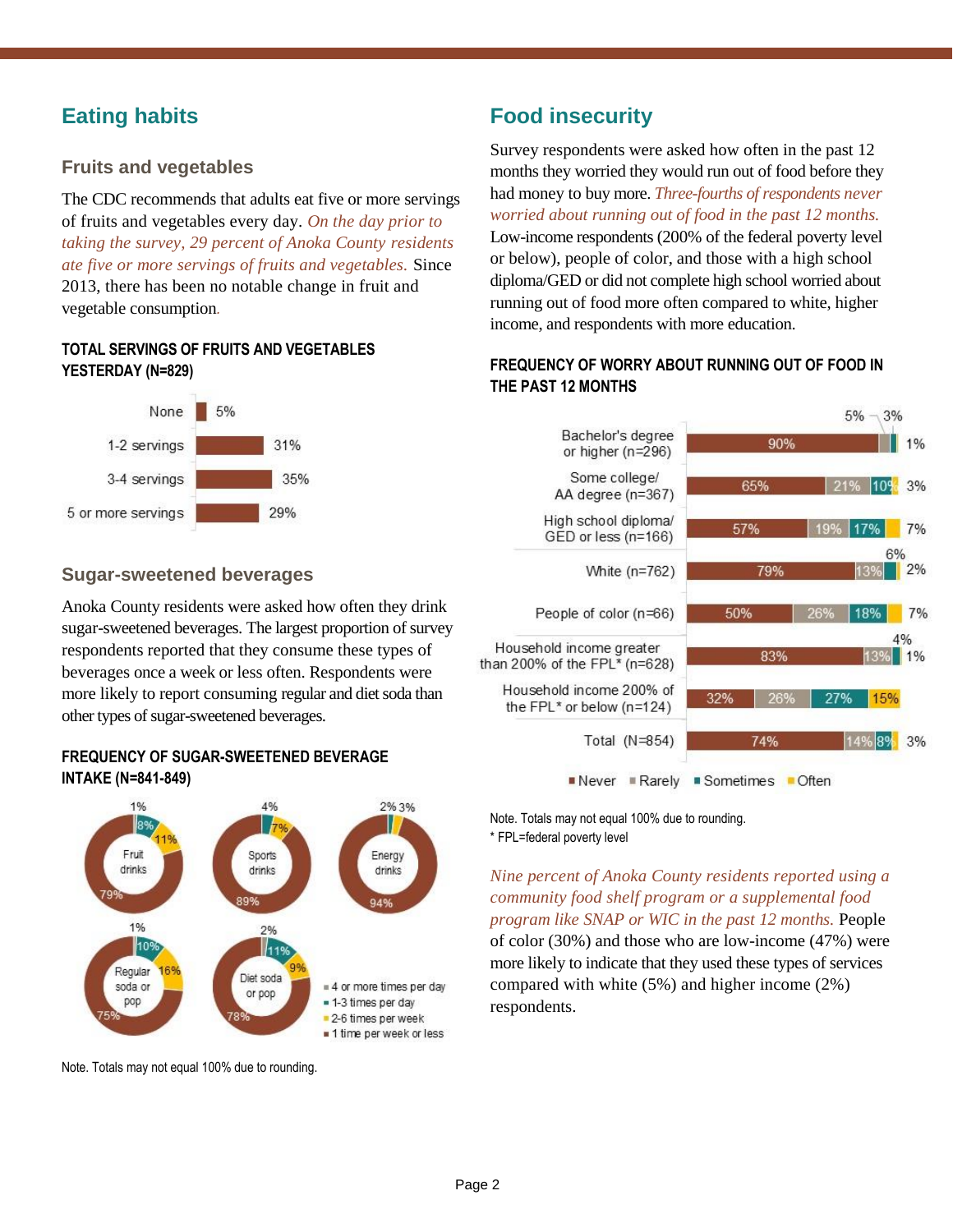### **Physical activity**

*Three-quarters of Anoka County residents (78%) reported they participated in physical activity or exercise in the past 30 days.*

### **ANY PARTICIPATION IN PHYSICAL ACTIVITY OR EXERCISE IN THE PAST 30 DAYS**



The CDC recommends 30 or more minutes of moderate activity per day five or more days per week and 20 or more minutes of vigorous activity per day four or more days per week. One-quarter of respondents met the CDC recommendation for moderate physical activity while 14 percent of respondents met the recommendation for vigorous physical activity. Forty percent of respondents reported no vigorous physical activity.

### **PERCENTAGE OF RESPONDENTS MEETING RECOMMENDED MODERATE OR VIGOROUS PHYSICAL ACTIVITY RECOMMENDATIONS (N=834-837)**



Moderate/high-income respondents were more likely than low-income respondents to meet the CDC recommendations for moderate (23% versus 16%, respectively) or vigorous (17% versus 5%, respectively) physical activity.

### **Weight status**

*More than one-third of Anoka County residents are obese and one-third are overweight.* The proportion of obese and overweight did not change notably from 2013 and is comparable to Minnesotans overall.

### **BODY MASS INDEX (BMI)**

|                              | Anoka<br>County<br>2013<br>$(N=543)$ | Anoka<br>County<br>2018<br>$(N=820)$ | <b>Minnesota</b><br>overall<br>2017<br>$(N=15, 445)^a$ |
|------------------------------|--------------------------------------|--------------------------------------|--------------------------------------------------------|
| Not overweight               | 34%                                  | 32%                                  | 35%                                                    |
| Overweight,<br>but not obese | 37%                                  | 33%                                  | 37%                                                    |
| <b>Obese</b>                 | 29%                                  | 35%                                  | 28%                                                    |

<sup>a</sup> Behavioral Risk Factor Surveillance System (BRFSS) 2017

Respondents who are white, older, and have a lower level of education are more likely to be overweight or obese compared to respondents of color, younger respondents, and those with a higher level of education.

### **BODY MASS INDEX (BMI) BY DEMOGRAPHIC SUBGROUP**



Note. Totals may not equal 100% due to rounding.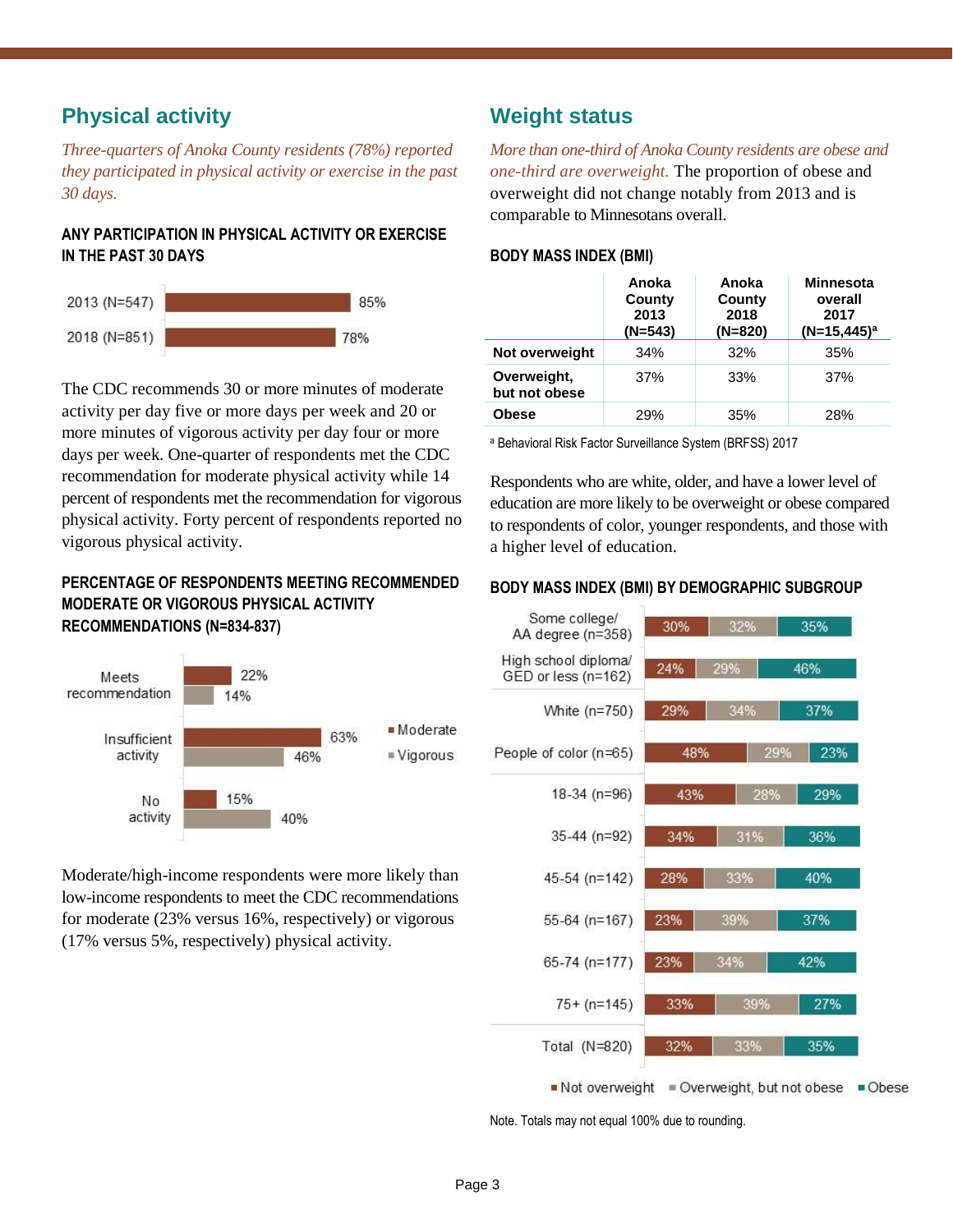### **Tobacco use**

### **Current tobacco use**

To determine the smoking status of Anoka County residents, a variable was calculated based on respondents' answers to whether they had smoked at least 100 cigarettes in their lifetime and whether or not they currently smoke.

*Two-thirds of Anoka County residents reported that they have never smoked cigarettes, which is an increase from 2013.*

Nine percent of Anoka County residents are current smokers, which is the same as 2013.

### **CURRENT SMOKING STATUS**



Low-income respondents (18%) are more likely than moderate/high income respondents (8%) to be a current smoker. Residents with lower education levels (a high school diploma/GED or less) (17%) are more likely to be current smokers than respondents with some college or associate degree (10%) or a bachelor's degree or higher (4%).

Respondents who had smoked 100 cigarettes in their lifetime were asked if they had stopped smoking for one day or longer during the past 12 months because they were trying to quit*. Nearly two-thirds of respondents attempted to quit smoking in the past 12 months.*

Additionally, higher proportions of lower-income respondents and those with lower educational attainment live with someone who smokes.

#### **RESPONDENTS WHO LIVE WITH SOMEONE WHO SMOKES**



\* FPL=federal poverty level

### **Other tobacco products**

*A very small proportion of adults in Anoka County reported using snuff, snus, or chewing tobacco (2%), e-cigarettes (3%), and cigars or cigarillos (4%).*

# **Alcohol use**

### **Alcohol consumption**

*Seventy-one percent of adults in Anoka County reported having at least one alcoholic drink in the past 30 days.*  Respondents who have lower incomes and less education were less likely to report drinking in the past 30 days compared with those who had higher incomes and education levels.

### **PERCENTAGE OF RESPONDENTS THAT HAD AT LEAST ONE ALCOHOLIC BEVERAGE IN THE PAST 30 DAYS**



<sup>\*</sup> FPL=federal poverty level